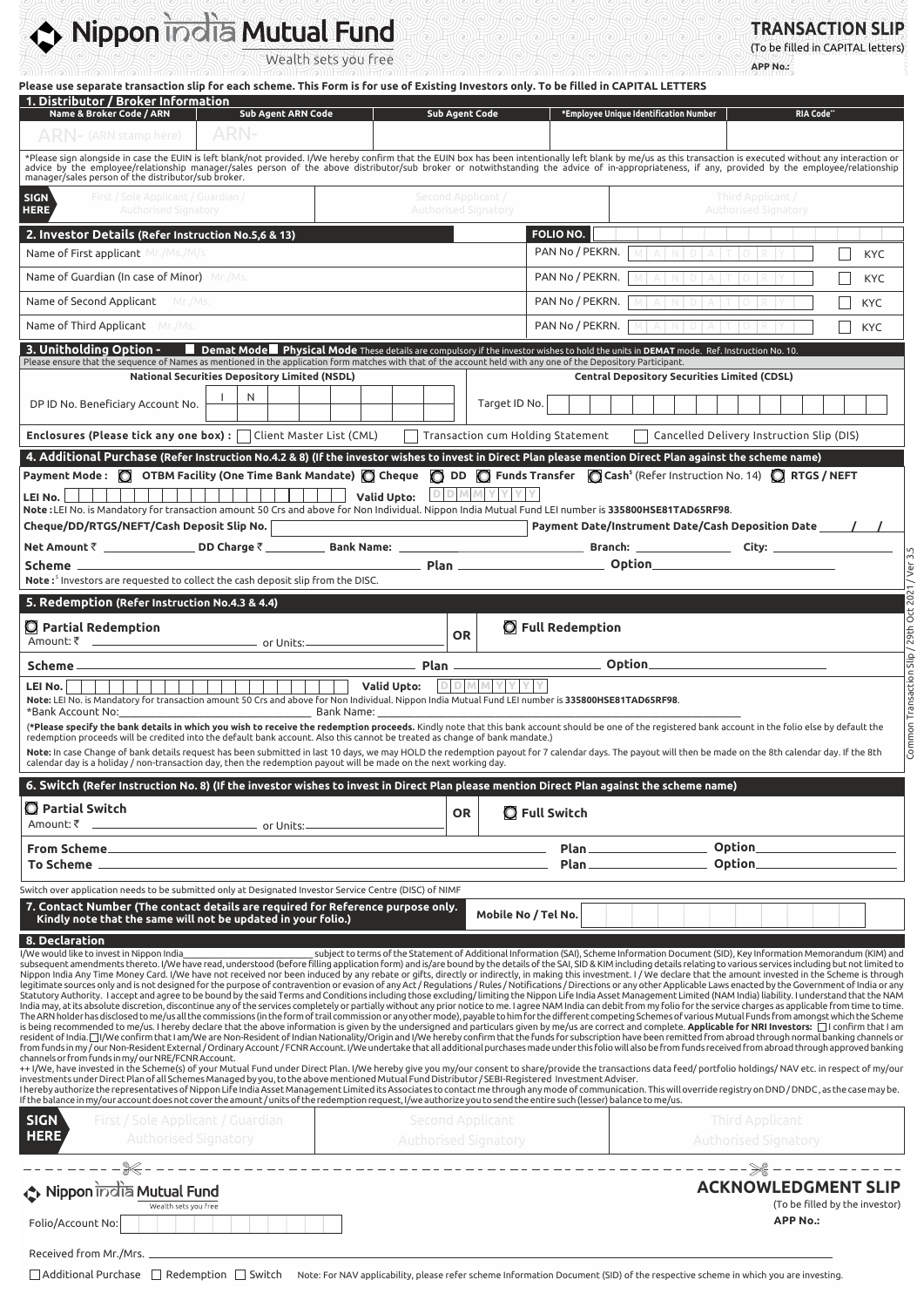- **INSTRUCTIONS**
- Please read the Scheme Information Document (SID) and Statement of Additional Information (SAI) carefully before investing / switching to other schemes for risk factors & terms applicable to Schemes / Plans.
- For additional purchase, the cheque / Demand Draft should be drawn in favour of the name of the scheme (e.g. Nippon India Equity Fund) and crossed A/c Payee and payable locally at the place of the ISC, where the application is being submitted. Outstation cheque / DD will not be accepted. If the Scheme name on the application form and on the cheque is different, then the units will be alloted as per the Scheme name mentioned in the application form.
- 3. In case of multiple holders, the IDCW(where applicable) & redemption amount, will be paid to the first unit holder.

# 4. **BANK DETAILS:**

- 1) As per the SEBI guidelines, it is mandatory for investors to mention their bank account details in the application form. In the absence of the bank details the application form will be rejected.
- 2) Purchase Application through Cheque / DD / RTGS / NEFT / Funds transfer requests should necessarily mention the pay-in bank account details i.e bank name, bank account number, bank branch used for issuing the payments to the fund. The first unit holder has to ensure that the subscription payment has to be made through his own bank account or through any of the bank account wherein he is one of the joint bank account holder. If this is not evidenced on the payment cheque / funds transfer / RTGS / NEFT request, demand draft etc given by the investor at the time of subscription then unit holder should attach necessary supporting documents as required by the fund like bank certificate, bank passbook copy, bank statement etc to prove that the funds are from a bank account held by the first unit holder only. If the documents are not submitted with the application the fund reserves the right to reject the application or call for additional details.

 One time Bank mandate (OTBM) facilitates the investor to register a debit Mandate with his banker which will contain a pre defined upper limit for the amount to be debited from his bank account for every Purchase Transaction done. If the investor is making payment through OTBM facility registered in the folio, then he has to tick the relevant box and not attach any cheque along with the purchase request. The subscription amount will be debited from the bank account details as mentioned in the OTBM facility opted by the investor.

 In specific exceptional situations where Third Party payment is permitted like i.e (i) Payment by employer on behalf of employee under Systematic Investment Plan (SIP) facility, or lump sum / one time subscription, through payroll deductions or<br>deductions of expense reimbursements (ii) Payment by Corporate to its Agent /<br>Distributor/Dealer (similar arrangement with principal agent account of commission/incentive payable for sale of its goods/services, in the form of the Mutual Fund Units through Systematic Investment Plans or lump sum / one-time subscription (iii) Custodian on behalf of an FPI or a client. For the above mentioned cases KYC of the investor and the KYC of the person making the payment is mandatory irrespective of the amount. Additionally declaration by the person making the payment giving details of the bank account from which the payment is being made and the relationship with the beneficiary is also required to be submitted.

- 3. Direct Credit of Redemption / IDCW Proceeds / Refund if any -NIMF will endeavor to provide direct / electronic credit for IDCW/ redemption payments into the investors bank account directly. In case the direct credit is not affected by the unitholder's banker for any reason then NIMF reserves the right to make the payment to the investor by a cheque / DD. If the electronic credit is delayed or not affected or credited to a wrong account, on account of incomplete or incorrect information, NIMF will not be held responsible. Please provide the MICR Code/IFSC code on the right bottom of your Cheque for us to help you in future for ECS/NEFT credit of IDCWand redemption payout.
- 4. NIMF offers facility to register multiple bank accounts in the folio and designate one of the bank account as "Default Bank account". Default bank account will be used for all IDCW and redemption payouts unless investor specifies one of the existing registered bank account in the redemption request for receiving redemption proceeds. A new non – registered bank account specified in the redemption request for receiving redemption proceeds will not be considered and the redemption proceeds will by default be credited into the default Bank account. The investor will have to initially get the non registered bank account registered in the folio and then apply for the redemption request. Also if no registered bank account is mentioned at the time of redemption then by default the redemption proceeds will be credited into the default Bank account.

# 5. **Permanent Account Number (PAN)**

 SEBI has made it mandatory for all applicants (in the case of application in joint names, each of the applicants) to mention his/her permanent account number (PAN) irrespective of the amount of purchase. Where the applicant is a minor, and does not possess his / her own PAN, he / she shall quote the PAN of his/ her father or mother or the guardian, signing on behalf of the minor, as the case may be. For Further details investors are requested to refer SAI.

# 6. **Prevention of Money Laundering and Know Your Client (KYC)**

 In order to reduce hardship and help investors dealing with SEBI intermediaries, SEBI issued three circulars - MIRSD/SE/Cir-21/2011 dated October 05, 2011, MIRSD/Cir-23/2011 dated December 02, 2011 and MIRSD/Cir-26/2011 dated December 23, 2011 informing SEBI registered intermediaries as mentioned therein to follow, with effect from January 01, 2012, a uniform KYC compliance procedure for all the investors dealing with them on or after that date. SEBI also issued KYC Registration Agency ("KRA") Regulations 2011 and the guidelines in pursuance of the said Regulations and for In-Person Verification ("IPV").

 All investors (individual and non- individual) are required for KYC compliance. However, applications should note that minors cannot apply for KYC compliance and any investment in the name of minors should be through a Guardian, who should be KYC compliant for the purpose of investing with a Mutual Fund. Also applicants/ unit holders intending, to apply for units currently holding units and operating their Mutual Fund folios through a Power of Attorney (POA) must ensure that the issue of POA and the holder of the PoA must mention their KYC compliance status at the time of investment. POA holders are not permitted to apply for KYC compliance on behalf of the issuer of the POA, Separate procedures are prescribed for change in name, address, and other KYC related details, should the applicant desire to change such information, POS will extend the services of effecting such changes.

 In line with the SEBI circular No. MIRSD/Cir-5/2012 dated April 13, 2012 and various other guidelines issued by SEBI on the procedural matters for KYC Compliances, the Investors are requested to note the following additional provisions shall be applicable for "KYC Compliances" with effect from December 1, 2012:

- 1) In case of an existing investor of NIMF and who is already KYC Compliant under the erstwhile centralized KYC with CVL (CVLMF) then there will be no effect on subsequent Purchase/Additional Purchase (or ongoing SIPs/STPs, etc) in the existing folios/accounts which are KYC compliant. Existing Folio holder can also open a new folio with Nippon India Mutual Fund with the erstwhile centralized KYC
- 2) In case of an existing investor of Nippon India Mutual Fund and who is not KYC Compliant as per our records, the investor will have to submit the standard KYC Application forms available in the website www.cvlkra.com along with supporting documents at any of the SEBI registered intermediaries at the time of purchase / additional purchase / new registration of SIP/STP etc. In Person Verification (IPV) will be mandatory at the time of KYC Submission. This uniform KYC submission would a onetime submission of documentation.
- 3) Investors who have complied with KYC process before December 31, 2011 (KYC status with CVL-KRA as "MF-VERIFIED BY CVLMF") and not invested in the schemes of Nippon India Mutual Fund i.e not opened a folio earlier, and wishes to invest on or after December 01, 2012, such investors will be required to submit 'missing/not available' KYC information and complete the IPV requirements.

 Updation of 'missing / not available' KYC information along with IPV is currently a one-time requirement and needs to be completed with any one of the mutual funds i.e. need not be done with all the mutual funds where investors have existing investments. Once the same is done then the KYC status at CVL-KRA will change to 'Verified by CVL KRA' after due verification. In such a scenario, where the KYC status changes to 'Verified by CVL KRA', investors need not submit the 'missing/not available' KYC information to mutual funds again.

 Individual Investors are required to submit 'KYC Details Change Form' issued by CVL-KRA available on their website www.cvlkra.com.

 In case of Non Individual investors, complied with KYC process before December 31, 2011, KYC needs to be done afresh due to significant and major changes in KYC requirements.

 Investors to provide the complete details in the KYC application form along with the required documents (for individual investors or non-individual investors as appropriate). The said form is available on NIMF's website i.e. mf.nipponindiaim.com or on the website of Association of Mutual Funds In India i.e. www.amfiindia.com or on the website of any authorised KRA's.

- 7. For Direct Investment Please Mention "Direct in the Column "Name & Broker Code/ARN"
- Investors are required to clearly indicate the plans/options in the application form of the scheme.

| Investor may note that following shall be applicable for default plan |  |
|-----------------------------------------------------------------------|--|
|                                                                       |  |

|                | mixestor may note that rollowing shall be applicable. Tor acroall plan |                                          |                                       |  |  |  |
|----------------|------------------------------------------------------------------------|------------------------------------------|---------------------------------------|--|--|--|
| Sr             | Broker Code mentioned<br>by the investor                               | <b>Plan mentioned by</b><br>the investor | <b>Default Plan to</b><br>be captured |  |  |  |
|                | Not mentioned                                                          | Not mentioned                            | Direct Plan                           |  |  |  |
| $\overline{2}$ | Not mentioned                                                          | Direct Plan                              | Direct Plan                           |  |  |  |
| 3              | Not mentioned                                                          | Regular Plan/Other than Direct Plan      | Direct Plan                           |  |  |  |
| 4              | Mentioned                                                              | Direct Plan                              | Direct Plan                           |  |  |  |
| 5              | Direct                                                                 | Not mentioned                            | Direct Plan                           |  |  |  |
| 6              | <b>Direct</b>                                                          | Regular Plan/Other than Direct Plan      | Direct Plan                           |  |  |  |
| $\overline{7}$ | Mentioned                                                              | Regular Plan/Other than Direct Plan      | Regular Plan/Other than Direct Plan   |  |  |  |
| 8              | Mentioned                                                              | Not mentioned                            | Regular Plan/Other than Direct Plan   |  |  |  |

 In cases of wrong/ invalid/ incomplete ARN codes mentioned on the application form, the application shall be processed under Regular Plan. The AMC shall contact and obtain the correct ARN code within 30 calendar days of the receipt of the application form from the investor/distributor. In case, the correct code is not received within 30 calendar days, the AMC shall reprocess the transaction under Direct Plan from the date of application without any exit load. Similarly, in the absence of clear indication as to the choice of option (Growth or Payout of Income Distribution cum capital withdrawal option), by default, the units will be allotted under the Growth Option of the default /selected plan of the scheme.

# 9. **TRANSACTION CHARGES**

% %

- 1) In accordance with SEBI Circular No. IMD/ DF/13/ 2011 dated August 22, 2011, with effect from November 1, 2011, Nippon Life India Asset Management Limited (NAM India)/ NIMF shall deduct a Transaction Charge on per purchase / subscription of ` 10,000/- and above, as may be received from new investors (an investor who invests for the first time in any mutual fund schemes) and existing investors. The distributors shall have an option to either "Opt-in / Opt-out" from levying transaction charge based on the type of product. Therefore, the "Opt-in / Opt-out" status shall be at distributor level, basis the product selected by the distributor at the Mutual Fund industry level. Such charges shall be deducted if the investments are being made through the distributor/agent and that distributor / agent has opted to receive the transaction charges as mentioned below:
- For the new investor a transaction charge of  $\bar{c}$  150/- shall be levied for per purchase / subscription of ₹10,000 and above; and

### **↑ Nippon** india Mutual Fund Wealth sets you free

**Registered Office Address:** 4th Floor, Tower A, Peninsula Business Park, Ganapatrao Kadam Marg, Lower Parel (W), Mumbai - 400 013. Customer Care: 1860 266 0111 (Call charges apply) | mf.nipponindiaim.com